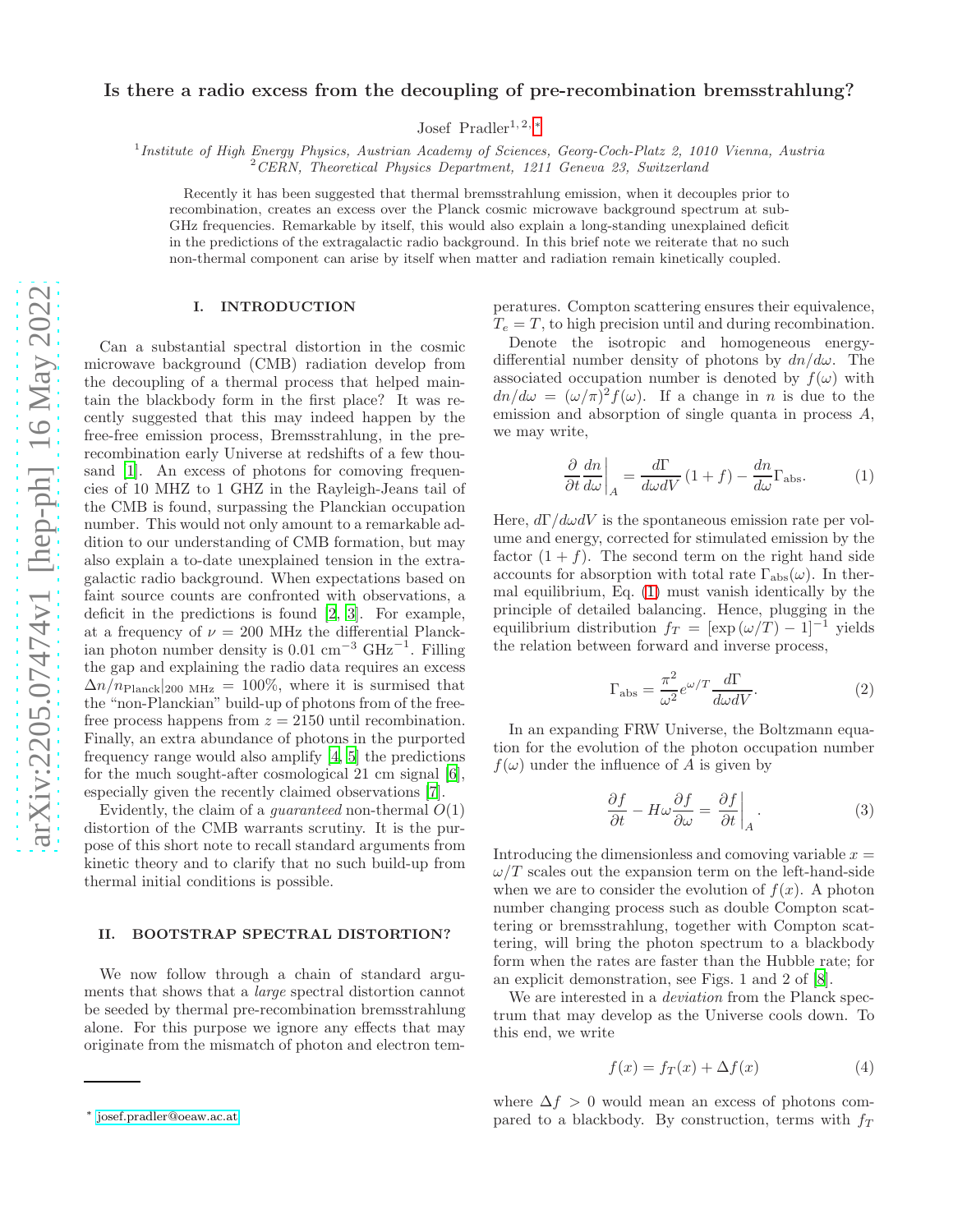drop out of [\(3\)](#page-0-2), and one is left with an equation that describes the departure from the blackbody spectrum,

$$
\frac{\partial \Delta f}{\partial t} = \frac{\pi^2}{x^2 T^3} \frac{d\Gamma}{dx dV} \Delta f (1 - e^x). \tag{5}
$$

We may now focus on the pre-recombination era at redshift  $z \lesssim 10^4$  where it is claimed that a large deviation from bremsstrahlung decoupling may be imprinted onto the CMB. This epoch is commonly referred to y-distortion era where Compton and double Compton scattering have become inefficient in changing photon number and momenta, respectively [\[9\]](#page-1-8). The remaining channel for photon emission is then non-relativistic Bremsstrahlung. Here, the dominant contribution is dipole emission in the collision of electrons with protons,  $ep \rightarrow ep\gamma$  with an  $O(1)$  correction from helium [\[10](#page-1-9)– [12\]](#page-1-10); the quadrupole process from electron scattering,  $ee \rightarrow ee\gamma$ , is suppressed [\[13,](#page-2-0) [14](#page-2-1)]. The emission rate in a Maxwellian plasma where matter is in equilibrium with radiation with common temperature  $T$  is given by

$$
\frac{d\Gamma}{dx dV} = \frac{16}{3} \sqrt{\frac{2\pi}{3}} \frac{\alpha^3 n_e n_p}{m_e^{3/2} T^{1/2} x} \langle g_{\text{ff}} \rangle. \tag{6}
$$

Here,  $\alpha$  is the fine-structure constant,  $m_e$  is the electron mass,  $n_e \approx n_p$  are the (approximate) electron and proton number densities and  $\langle q_{\rm ff} \rangle$  is the thermally averaged Gaunt factor; see [\[15](#page-2-2)] for an expression for  $g_{\rm ff}$  and definition of  $\langle g_{\text{ff}} \rangle$  that covers all non-relativistic kinematic regimes.<sup>[1](#page-1-11)</sup> We note that the emission process is not in the Born regime and results exact to all orders in the Coulomb interaction of the colliding particle pair must be used [\[16\]](#page-2-3); for quadrupole emission cf. [\[13,](#page-2-0) [14\]](#page-2-1). To see this, one evaluates the Sommerfeld parameter for a typical relative initial velocity  $\eta = Z^2 \alpha/v \simeq Z^2 \alpha \sqrt{m_e/T} = 6(24)$ to 10(40) for redshifts  $z = 3000$  to 1000 for protons (fully ionized helium).

The solution of [\(5\)](#page-1-12) is readily obtained and given by

<span id="page-1-13"></span>
$$
\Delta f(x, z = 0) = \Delta f(x, z_{\text{high}}) e^{-\tau_{\text{ff}}(z_{\text{high}})} \tag{7}
$$

<span id="page-1-12"></span>where  $z_{\text{high}}$  is some pre-recombination redshift and  $\tau_{\text{ff}}$  is the optical depth due to bremsstrahlung,

$$
\tau_{\rm ff}(z) = \int_0^z dz \, \frac{1}{(1+z)H} \frac{\pi^2}{x^2 T^3} \frac{d\Gamma}{dx dV} \left(1 - e^x\right) \tag{8}
$$

which is a strictly positive quantity. For example, a contribution at  $\nu = 200 \text{ MHz}$  (1 GHz) requires emission with  $x = 0.02$  ( $x = 0.1$ ). Indeed, the associated optical depth is small  $\tau_{ff}|_{z=2000} = 0.003 (8 \times 10^{-5})$  and the Universe is already transparent for frequencies  $\nu \gtrsim 10$  MHz.

However, as is evident from [\(7\)](#page-1-13), a thermal plasma in equilibrium with matter cannot, by itself, develop a deviation from the Planck spectrum. Free-free emission in a medium where photons and electrons share the same temperature will only reduce any preexisting spectral distortion. Indeed, only if some non-thermal deviation in form of  $\Delta f(x, z_{\text{high}}) \neq 0$  at initial redshift  $z_{\text{high}}$  was already present—not produced by thermal bremsstrahlung—may such distortion survive until today. Prerequisite for it is that  $\tau_{\rm ff} \ll 1$ .

The statements made here are not new, but appear in various and explicit forms in a broad and long history of studies on thermalization and spectral distortions of the CMB, see, e.g., [\[8,](#page-1-7) [9,](#page-1-8) [17,](#page-2-4) [18\]](#page-2-5) and references therein. The spectral distortions that are predicted from the standard recombination cosmic history, e.g., induced by the latetime mismatch of electron and photon temperature, are, compared to the claim made in [\[1](#page-1-0)], minute.

Acknowledgements The author thanks C. Boehm, X. Chu and L. Semmelrock for useful discussions.

- <span id="page-1-0"></span>[1] S. Balaji, M. E. Ramirez-Quezada, and C. Boehm, (2022), [arXiv:2204.13711v1 \[astro-ph.CO\].](http://arxiv.org/abs/2204.13711v1)<br>R. J. Protheroe and P. L.
- <span id="page-1-1"></span>[2] R. J. Protheroe and P. L. Biermann, [Astropart. Phys.](http://dx.doi.org/10.1016/S0927-6505(96)00041-2) 6, 45 (1996), [Erratum: Astropart.Phys. 7, 181 (1997)], [arXiv:astro-ph/9605119.](http://arxiv.org/abs/astro-ph/9605119)
- <span id="page-1-2"></span>[3] M. Gervasi, A. Tartari, M. Zannoni, G. Boella, and G. Sironi, [Astrophys. J.](http://dx.doi.org/10.1086/588628) 682, 223 (2008),
- <span id="page-1-3"></span>[arXiv:0803.4138 \[astro-ph\].](http://arxiv.org/abs/0803.4138)<br>S. Fraser *et al.*, P. [4] S. Fraser *et al.*, [Phys. Lett. B](http://dx.doi.org/10.1016/j.physletb.2018.08.035) **785**, 159 (2018), [arXiv:1803.03245 \[hep-ph\].](http://arxiv.org/abs/1803.03245)
- <span id="page-1-4"></span>[5] M. Pospelov, J. Pradler, J. T. Ruderman, and A. Urbano, [Phys. Rev. Lett.](http://dx.doi.org/10.1103/PhysRevLett.121.031103) 121, 031103 (2018), [arXiv:1803.07048 \[hep-ph\].](http://arxiv.org/abs/1803.07048)
- <span id="page-1-5"></span>[6] J. R. Pritchard and A. Loeb, [Rept. Prog. Phys.](http://dx.doi.org/10.1088/0034-4885/75/8/086901) 75, 086901 (2012), [arXiv:1109.6012 \[astro-ph.CO\].](http://arxiv.org/abs/1109.6012)
- <span id="page-1-6"></span>[7] J. D. Bowman, A. E. E. Rogers, R. A. Monsalve, T. J. Mozdzen, and N. Mahesh, Nature 555[, 67 \(2018\),](http://dx.doi.org/10.1038/nature25792) [arXiv:1810.05912 \[astro-ph.CO\].](http://arxiv.org/abs/1810.05912)
- <span id="page-1-7"></span>[8] A. P. Lightman, ApJ 244[, 392 \(1981\).](http://dx.doi.org/10.1086/158716)
- <span id="page-1-8"></span>[9] J. Chluba and R. A. Sunyaev, [Mon. Not. Roy. Astron. Soc.](http://dx.doi.org/10.1111/j.1365-2966.2011.19786.x) 419, 1294 (2012), [arXiv:1109.6552 \[astro-ph.CO\].](http://arxiv.org/abs/1109.6552)
- <span id="page-1-9"></span>[10] W. J. Karzas and R. Latter, [The Astrophysical Journal Supplement Series](http://dx.doi.org/10.1086/190063) 6, 167 (1961).
- [11] P. van Hoof, R. Williams, K. Volk, M. Chatzikos, G. Ferland, M. Lykins, R. Porter, and Y. Wang, [Mon. Not. Roy. Astron. Soc.](http://dx.doi.org/10.1093/mnras/stu1438) 444, 420 (2014), [arXiv:1407.5048 \[astro-ph.HE\].](http://arxiv.org/abs/1407.5048)
- <span id="page-1-10"></span>[12] J. Chluba, A. Ravenni, and B. Bolliet, [Mon. Not. Roy. Astron. Soc.](http://dx.doi.org/10.1093/mnras/stz3389) 492, 177 (2020),

<span id="page-1-11"></span><sup>&</sup>lt;sup>1</sup> The thermally averaged Gaunt factor  $\langle g_{\text{ff}} \rangle(x)$  is often written in the form  $e^{-x}g_{\text{ff}}(x)$  where the exponential is then part of the thermally averaged Kramers emissivity.